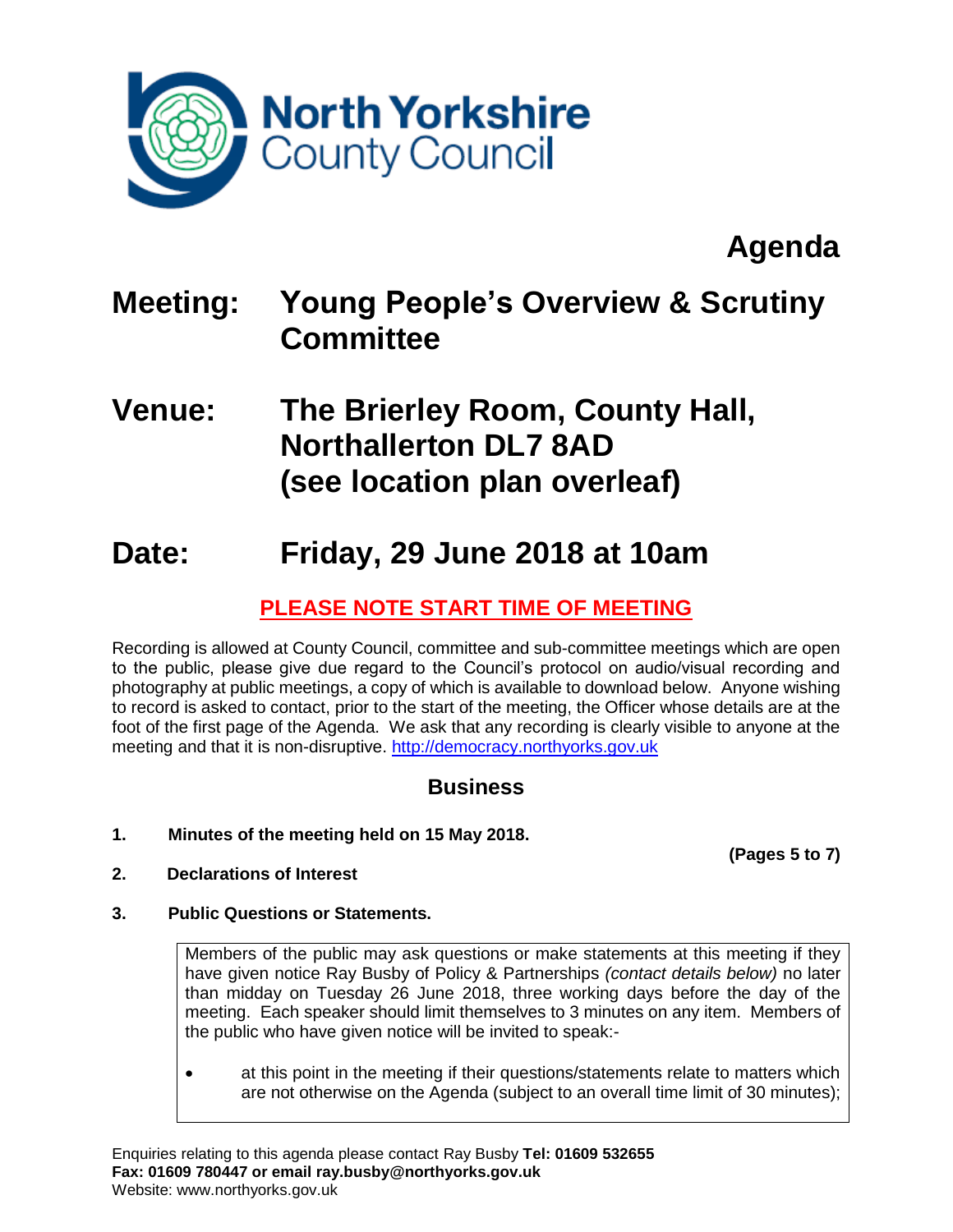|    | when the relevant Agenda item is being considered if they wish to speak on a<br>matter which is on the Agenda for this meeting.                                                |                             |
|----|--------------------------------------------------------------------------------------------------------------------------------------------------------------------------------|-----------------------------|
|    |                                                                                                                                                                                | <b>Suggested</b><br>timings |
| 4. | <b>Early Years Provision: Introduction -</b> Presentation by Andrea<br>Sedgwick, Head of Early Years, Education and Skills (CYPS)                                              | 10.00-10.30noon             |
| 5. | North Yorkshire Safeguarding Children Board - presentation by Nick<br>Frost, Retiring Board Chair.                                                                             | 10.30-11.15am               |
| 6. | North Yorkshire Coast Opportunity Area: Update - Report of the<br>Corporate Director (CYPS)                                                                                    | 11.15-12noon                |
|    | (Pages 8 to 14)                                                                                                                                                                |                             |
| 7. | Young Peoples Champion Annual Update focussing particularly on<br><b>Youth Voice - County Councillor Keane Duncan to report. Background</b><br>papers on Youth Voice attached. | 12 - 12.15pm                |
|    | (Pages 15 to 25)                                                                                                                                                               |                             |
| 8. | Work Programme - Report of the Scrutiny Team Leader.<br>(Pages 26 to 30)                                                                                                       |                             |

#### **9. Other business which the Chairman agrees should be considered as a matter of urgency because of special circumstances.**

Barry Khan Assistant Chief Executive (Legal and Democratic Services)

County Hall **Northallerton** 

#### **18 June 2018**

#### **NOTES: Emergency Procedures for Meetings Fire**

The fire evacuation alarm is a continuous Klaxon. On hearing this you should leave the building by the nearest safe fire exit. From the **Brierley Room** this is the main entrance stairway. If the main stairway is unsafe use either of the staircases at the end of the corridor. Once outside the building please proceed to the fire assembly point outside the main entrance

Persons should not re-enter the building until authorised to do so by the Fire and Rescue Service or the Emergency Co-ordinator.

An intermittent alarm indicates an emergency in nearby building. It is not necessary to evacuate the building but you should be ready for instructions from the Fire Warden.

#### **Accident or Illness**

First Aid treatment can be obtained by telephoning Extension 7575.